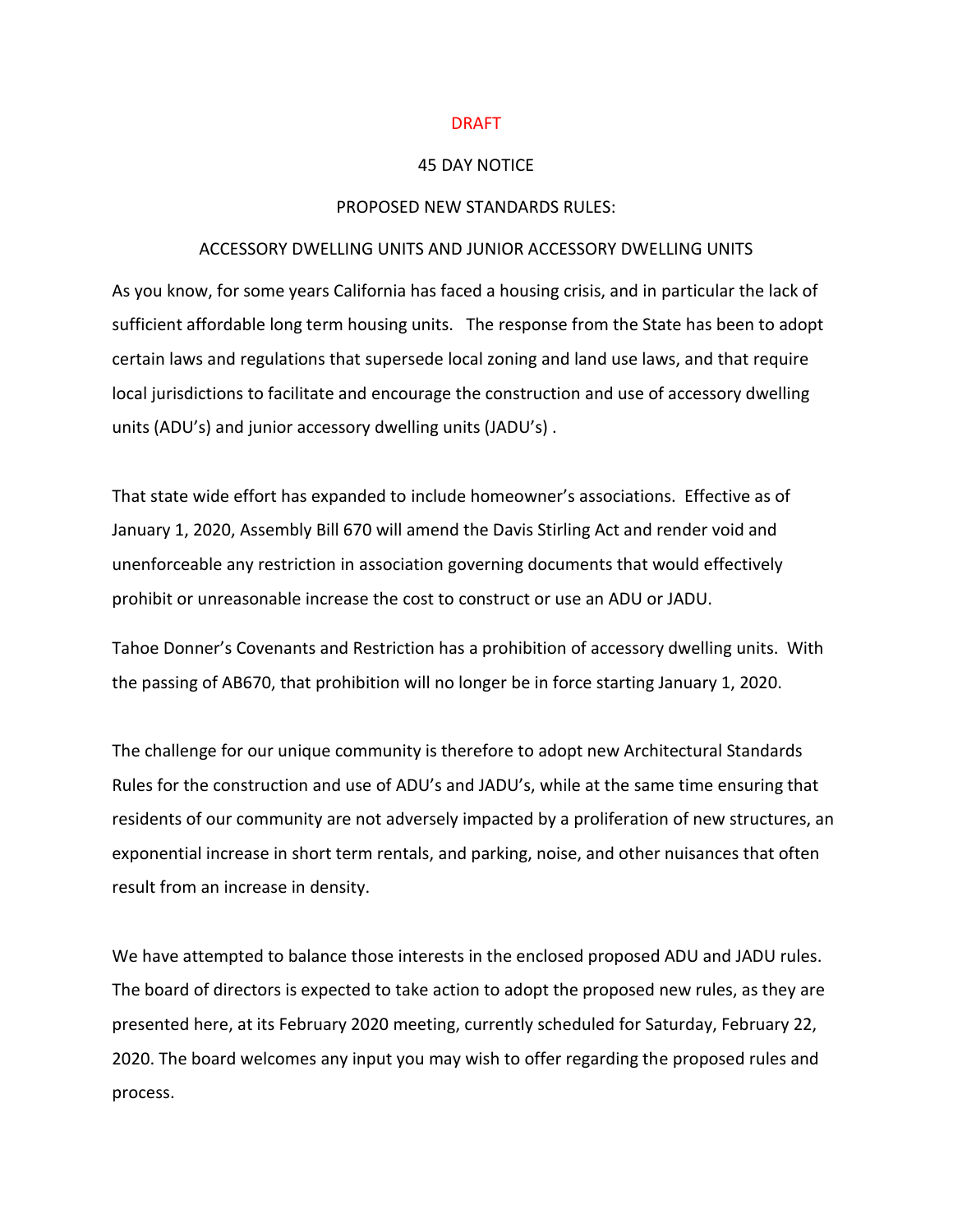## BACKGROUND

 $\overline{\phantom{a}}$ 

In 2017, in an effort to provide more affordable local housing, the State revised Gov. Code sections 65852.2 to allow the construction of accessory dwelling units in many areas otherwise zoned for single-family use only. This law applies only to a "local agency" i.e. to a "city, county, or city and county…" Thus, this law does not apply to homeowners' associations. The 2017 law provided upper limits on unit size, lot size, setbacks and other aspects of construction, and allowed cities and counties to enact more stringent regulations "include, but are not limited to, parking, height, setback, lot coverage, architectural review, [and] maximum size of a unit."  $1$ 

On August 30, 2019 Governor Newsom signed into law Assembly Bill 670 (AB670) which becomes effective January 1, 2020. The stated intent of this new law is to "… encourage the construction of affordable accessory dwelling units and junior accessory dwelling units that are owner-occupied and that are used for rentals of terms longer than 30 days."

As noted above, as of January 1, 2020, these units are no longer prohibited in our community. However, in accordance with this new law, our community can enforce existing restrictions and rules, and adopt new rules, in order to implement the intent of this law while at the same time ensuring that any adverse impacts on our community are minimized.

Following an informative presentation at the October 19, 2019 board of directors meeting (see CITE for further background information), the board of directors directed staff and the Architectural Standards Committee to draft rules pertaining to the construction and use of

<sup>&</sup>lt;sup>1</sup> Following the 2017 legislation, the Town of Truckee adopted Ordinance 18.58.230 to govern the construction and use of secondary residential units which includes accessory dwelling units and junior accessory dwelling units. Permits issued by Truckee will presumably require compliance with this new ordinance, as well as ordinances and regulations applicable to short term rentals, and the Town's obligation to provide long term affordable housing stock.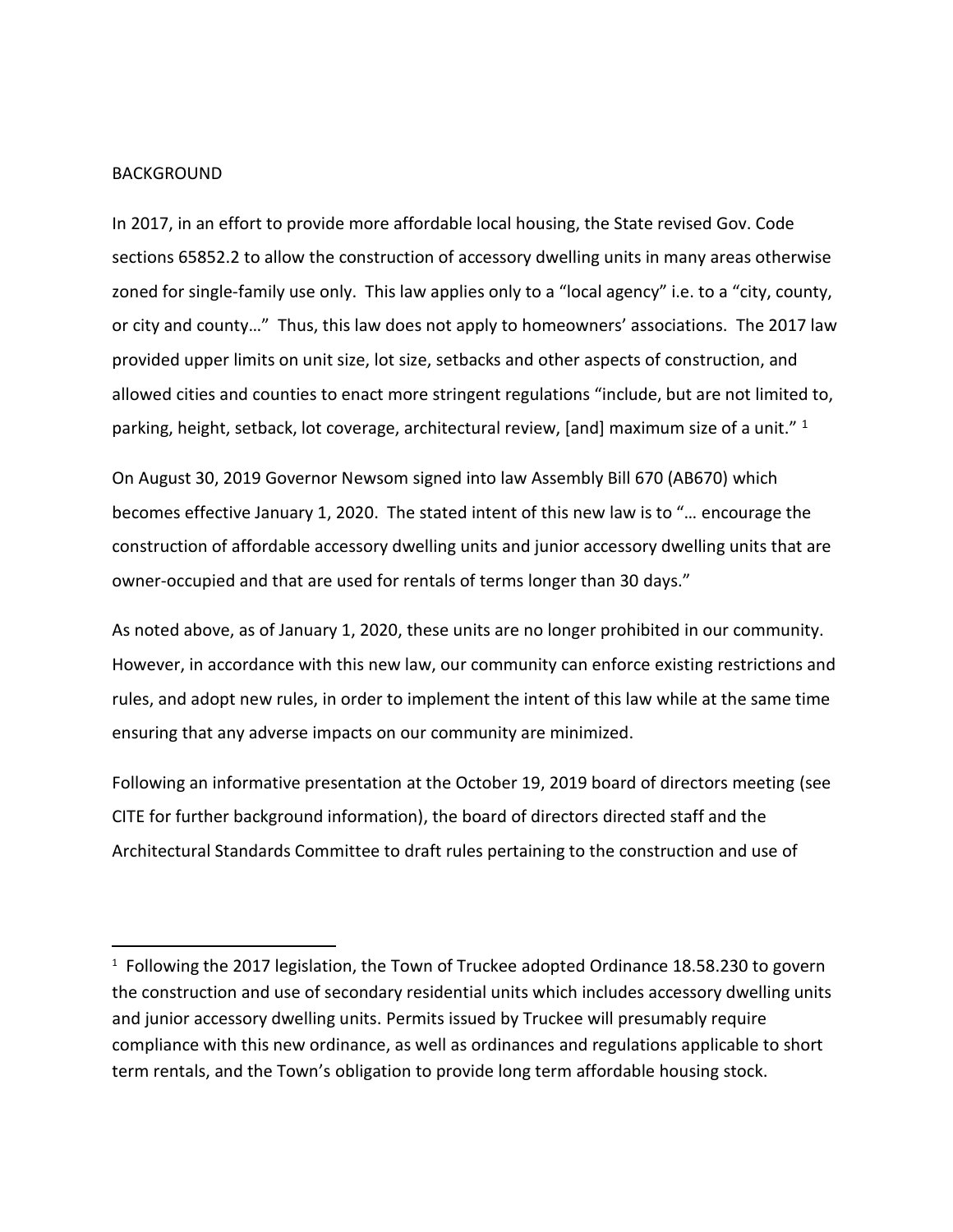accessory dwelling units. Draft rules were developed, reviewed and discussed by staff and the Architectural Standards Committee.

Among other things, the new rules are intended to:

- Express the intent of the legislation;
- Define the regulations on construction and use of accessory dwelling units in Tahoe Donner;
- Protect the character of the community; and
- Encourage affordable housing as one way to address the lack of affordable housing in the Truckee community.

The new proposed rules would:

- Provide definitions for an accessory dwelling unit and a junior accessory dwelling unit, and applicable regulations and restrictions;
- Provide guidance to members and the TDA as to application of the Governing Documents to these units, including size, parking, and setback requirements;
- Clarify the application process for permitting for accessory dwelling units (detached and attached) and junior accessory dwelling units will fall under existing permit categories.
- Expressly permit members to construct or use accessory dwelling units as long as they are rented for terms longer than 30 days.

The permitting for an accessory dwelling unit either attached, detached or as a junior accessory dwelling unit is proposed to fall under existing permitting categories and fees. Depending on the project scope of the accessory dwelling or junior accessory dwelling, the project permit application will fall under one of the following categories:

**Major Projects:** this includes new houses, multiples, commercial buildings, additions (over 500 SQ FT), garages with addition. All these projects require neighbor notification. *Detached and attached accessory dwelling units (over 500 SQ FT)*